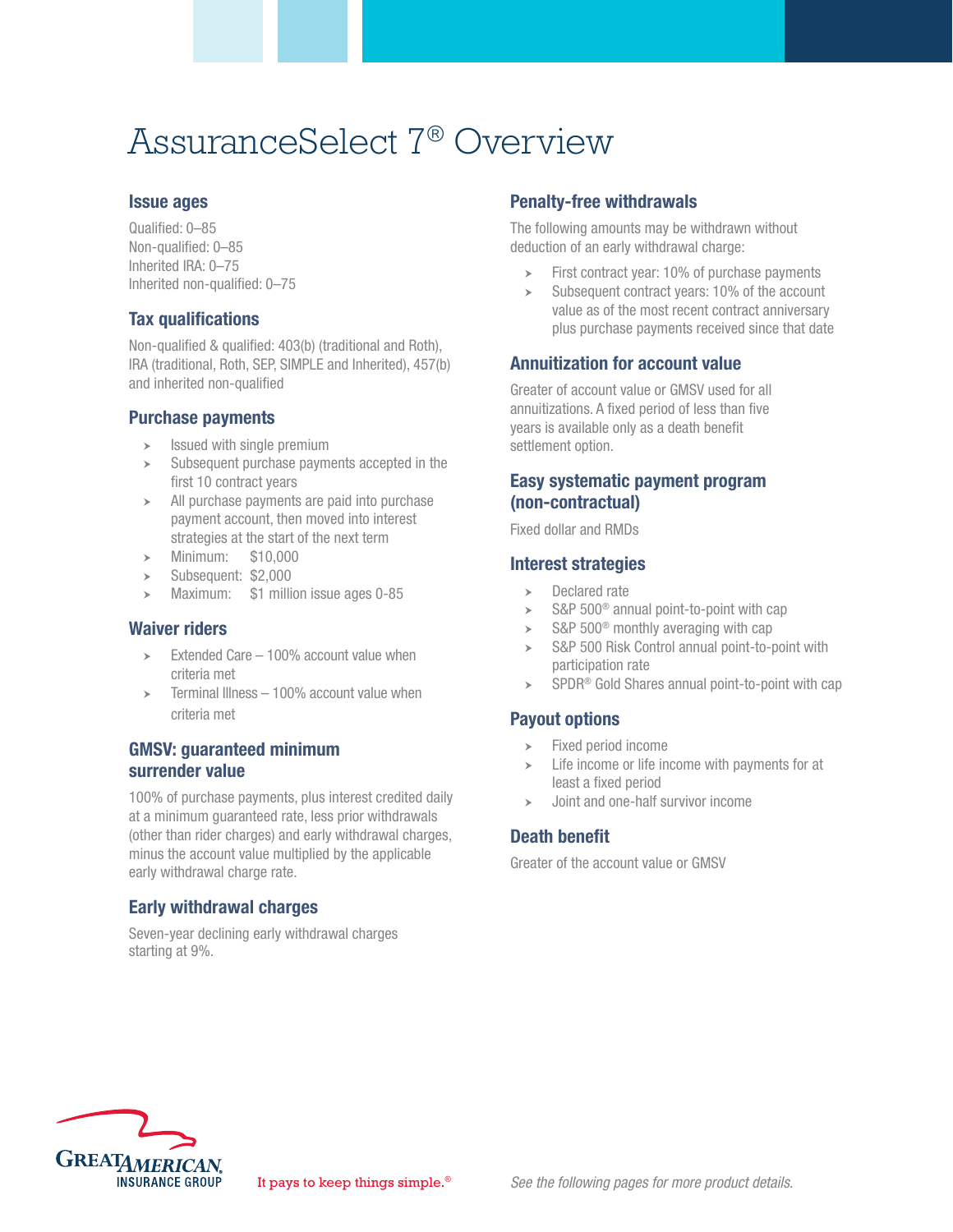| <b>Issue ages</b>                                                                       | 0-85 (qualified); 0-85 (non-qualified); 0-75 (inherited IRA); 0-75 (inherited non-qualified)<br>Issue age is the owner's age at last birthday. For joint owners, the oldest age will be used as the<br>issue age. If the owner is a non-natural person, the age of the eldest annuitant will be treated as the<br>age of the owner for all purposes under this contract.                                                                                                                                                                                                                                                                                                                                                                                                                                                                                                                                                                                                                                                                                                                                                                                                                                                                                    |    |                |    |    |       |    |    |    |  |
|-----------------------------------------------------------------------------------------|-------------------------------------------------------------------------------------------------------------------------------------------------------------------------------------------------------------------------------------------------------------------------------------------------------------------------------------------------------------------------------------------------------------------------------------------------------------------------------------------------------------------------------------------------------------------------------------------------------------------------------------------------------------------------------------------------------------------------------------------------------------------------------------------------------------------------------------------------------------------------------------------------------------------------------------------------------------------------------------------------------------------------------------------------------------------------------------------------------------------------------------------------------------------------------------------------------------------------------------------------------------|----|----------------|----|----|-------|----|----|----|--|
| <b>Purchase</b><br>payments                                                             | This product accepts purchase payments during the first ten contract years. Terms begin only on<br>the 6th and 20th of each month. Purchase payments received prior to the beginning of a term will<br>be held in the purchase payment account until the beginning of the next term. Additional purchase<br>payments have their own crediting terms.<br><b>Minimum:</b> Initial purchase payment: \$10,000; additional purchase payments: \$2,000<br>Maximum: \$1 million for ages 0-85<br>Maximums apply to the total purchase payments made to all annuities from the companies of Great<br>American Insurance Group with the same owners or the same annuitants.                                                                                                                                                                                                                                                                                                                                                                                                                                                                                                                                                                                         |    |                |    |    |       |    |    |    |  |
|                                                                                         |                                                                                                                                                                                                                                                                                                                                                                                                                                                                                                                                                                                                                                                                                                                                                                                                                                                                                                                                                                                                                                                                                                                                                                                                                                                             |    |                |    |    |       |    |    |    |  |
|                                                                                         |                                                                                                                                                                                                                                                                                                                                                                                                                                                                                                                                                                                                                                                                                                                                                                                                                                                                                                                                                                                                                                                                                                                                                                                                                                                             |    |                |    |    |       |    |    |    |  |
| <b>Tax qualifications</b>                                                               | Non-qualified and qualified: 403(b) (traditional and Roth), IRA (traditional, Roth, SEP, SIMPLE and<br>inherited), 457(b) and inherited non-qualified                                                                                                                                                                                                                                                                                                                                                                                                                                                                                                                                                                                                                                                                                                                                                                                                                                                                                                                                                                                                                                                                                                       |    |                |    |    |       |    |    |    |  |
| <b>Early withdrawal</b>                                                                 | An early withdrawal charge is applied to full surrenders and withdrawals.                                                                                                                                                                                                                                                                                                                                                                                                                                                                                                                                                                                                                                                                                                                                                                                                                                                                                                                                                                                                                                                                                                                                                                                   |    |                |    |    |       |    |    |    |  |
| charge                                                                                  | <b>Contract year</b>                                                                                                                                                                                                                                                                                                                                                                                                                                                                                                                                                                                                                                                                                                                                                                                                                                                                                                                                                                                                                                                                                                                                                                                                                                        | 1  | $\overline{2}$ | 3  | 4  | 5     | 6  | 7  | 8+ |  |
|                                                                                         | <b>Early withdrawal charge</b>                                                                                                                                                                                                                                                                                                                                                                                                                                                                                                                                                                                                                                                                                                                                                                                                                                                                                                                                                                                                                                                                                                                                                                                                                              | 9% | 8%             | 7% | 6% | $5\%$ | 4% | 3% | 0% |  |
| minimum<br>surrender value<br><b>Free withdrawal</b><br>allowance<br><b>Withdrawals</b> | guaranteed rate, less prior withdrawals (other than rider charges) and early withdrawal charges,<br>minus the account value multiplied by the applicable early withdrawal charge rate. The GMSV will<br>not be less than the minimum values required by each state.<br>During the first contract year, 10% of purchase payments may be withdrawn without an early<br>withdrawal charge. After the first contract year, 10% of the sum of the account value as of the most<br>recent contract anniversary and all purchase payments received since the most recent contract<br>anniversary may be withdrawn without an early withdrawal charge.<br>Withdrawals are allowed any time prior to the income start date. All withdrawals are subject to IRS<br>regulations and early withdrawal charges. Withdrawals will be taken first from amounts applied to<br>the purchase payment account, then from the declared rate strategy, then from the other indexed<br>strategy(ies) with the shortest term. If there are multiple indexed strategies that meet that criterion,<br>withdrawals will be taken proportionally from all indexed strategies with the shortest term.<br>Minimum withdrawal: \$500; Minimum account value following withdrawal: \$5,000 |    |                |    |    |       |    |    |    |  |
| Terminal illness<br>waiver rider                                                        | Provided that the diagnosis is rendered more than one year after the contract effective date, up to<br>100% of the account value can be withdrawn without deduction of an early withdrawal charge if the<br>owner or joint owner is diagnosed by a physician as having a terminal illness with a prognosis of 12<br>months or less. This waiver may be used only once.                                                                                                                                                                                                                                                                                                                                                                                                                                                                                                                                                                                                                                                                                                                                                                                                                                                                                      |    |                |    |    |       |    |    |    |  |
| <b>Extended care</b><br>waiver rider                                                    | To help ease the strain of certain unforeseen events, an extended care waiver is available for no<br>additional charge. If the owner is confined to a nursing home or other long-term care facility after<br>the completion of the first contract year for at least 90 consecutive days, early withdrawal charges<br>may be waived on withdrawals up to a full surrender.                                                                                                                                                                                                                                                                                                                                                                                                                                                                                                                                                                                                                                                                                                                                                                                                                                                                                   |    |                |    |    |       |    |    |    |  |
| <b>Interest strategies</b>                                                              | Upon issue, the owner selects from two types of interest strategies: a declared rate strategy and<br>an indexed strategy.                                                                                                                                                                                                                                                                                                                                                                                                                                                                                                                                                                                                                                                                                                                                                                                                                                                                                                                                                                                                                                                                                                                                   |    |                |    |    |       |    |    |    |  |
|                                                                                         | The owner has the opportunity to reallocate the account value among the available interest<br>strategies. For amounts already in the contract, changes will be applied at the end of the current<br>term. To change strategy selections or amounts applied for future terms, the owner must submit<br>a strategy selection form prior to the end of the current term. Available strategies are subject to<br>change at any time for new sales.                                                                                                                                                                                                                                                                                                                                                                                                                                                                                                                                                                                                                                                                                                                                                                                                              |    |                |    |    |       |    |    |    |  |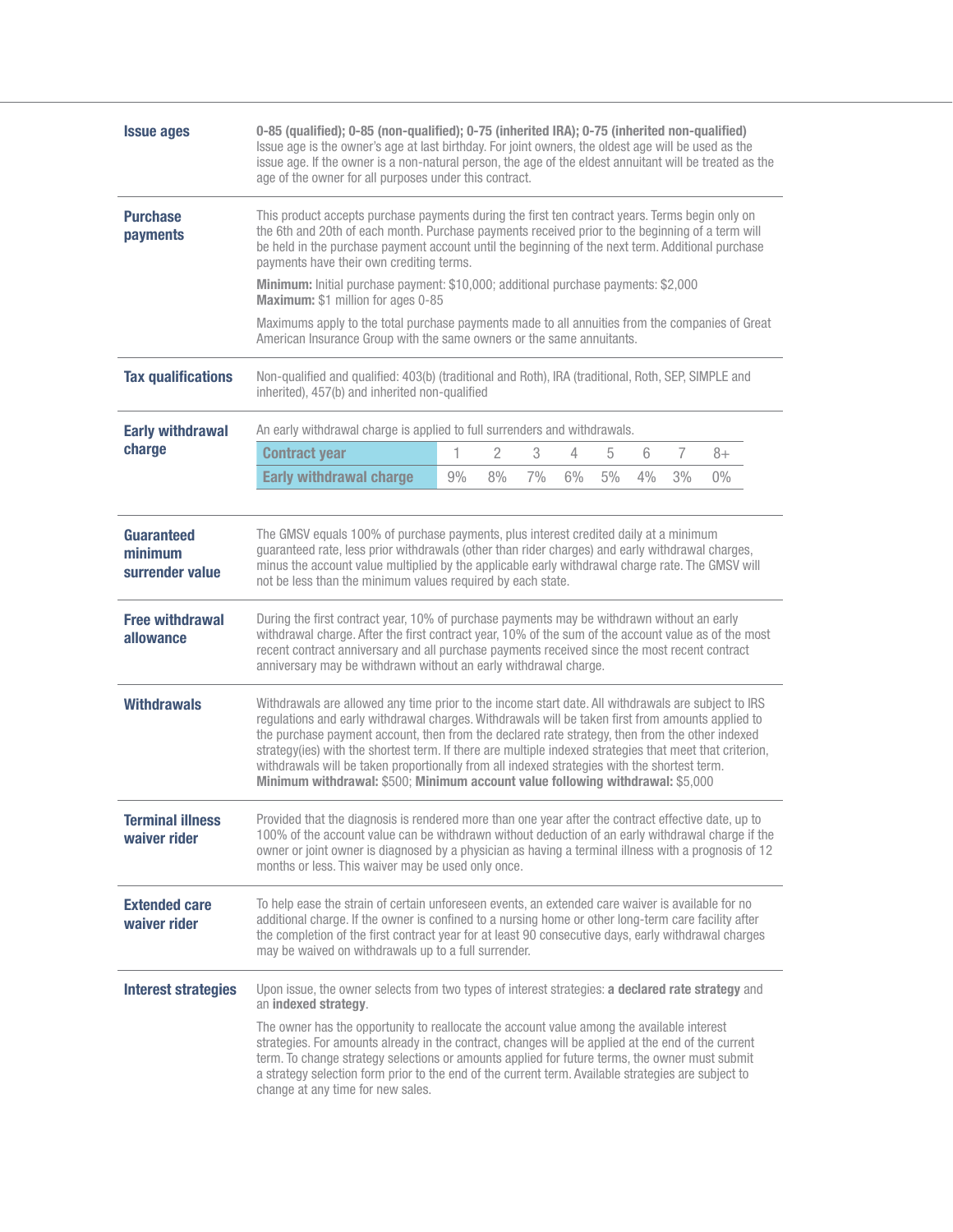| <b>Interest rates</b>                                                   | <b>Purchase payment account interest rate:</b> Interest is credited daily on amounts held in a holding<br>account based on an applicable interest rate. This interest rate is guaranteed to be at least equal to<br>the guaranteed minimum declared interest rate. Current rates may vary by state; please refer to the<br>current interest rate chart.                                                                                                                                         |  |  |  |  |
|-------------------------------------------------------------------------|-------------------------------------------------------------------------------------------------------------------------------------------------------------------------------------------------------------------------------------------------------------------------------------------------------------------------------------------------------------------------------------------------------------------------------------------------------------------------------------------------|--|--|--|--|
|                                                                         | <b>Declared interest rate:</b> Interest is credited daily on amounts held under a declared rate strategy<br>based on the applicable declared interest rate. The current declared interest rate will not change<br>during the strategy's term and is guaranteed to never be below the guaranteed minimum declared<br>rate for any subsequent terms. Current declared interest rates and guaranteed minimum declared<br>rates may vary by state; please refer to the current interest rate chart. |  |  |  |  |
|                                                                         | Indexed interest rate: An indexed interest rate is determined, in part, by the performance of the<br>S&P 500 <sup>®</sup> , S&P 500 Risk Control 10% Index (SPXAV10P) or SPDR <sup>®</sup> Gold Shares. Indexed interest is<br>credited only on the last day of each term. Indexed strategies include:                                                                                                                                                                                          |  |  |  |  |
|                                                                         | S&P 500 <sup>®</sup> annual point-to-point with cap<br>$\blacktriangleright$<br>S&P 500 <sup>®</sup> annual monthly averaging with cap<br>$\blacktriangleright$<br>S&P 500 Risk Control annual point-to-point with participation rate<br>$\blacktriangleright$<br>SPDR <sup>®</sup> Gold Shares annual point-to-point with cap<br>$\blacktriangleright$                                                                                                                                         |  |  |  |  |
|                                                                         | Point-to-point indexed strategy: The indexed interest rate for a term is determined by<br>comparing the index value on the last day of that term to the value on the first day of that term.<br>The indexed interest rate for that term equals the index change, up to the cap. The indexed<br>interest rate will never be less than 0%.                                                                                                                                                        |  |  |  |  |
|                                                                         | Monthly averaging indexed strategy: The indexed interest rate for a term is determined by<br>comparing the average of the monthly closing index values during the term to the closing index<br>value on the first day of that term. The indexed interest rate for a term is equal to the index<br>change, up to the cap. The indexed interest rate will never be less than 0%.                                                                                                                  |  |  |  |  |
|                                                                         | Strategies may not be available in all states.                                                                                                                                                                                                                                                                                                                                                                                                                                                  |  |  |  |  |
| <b>Account value</b>                                                    | The account value equals the sum of the following values:                                                                                                                                                                                                                                                                                                                                                                                                                                       |  |  |  |  |
|                                                                         | <b>Purchase payment account value:</b> The purchase payment account value equals the amount<br>applied to the purchase payment account, less amounts withdrawn, including any early withdrawal<br>charges deducted from those amounts, plus interest credited daily at a rate at least equal to the<br>guaranteed minimum declared rate, and less any applicable premium taxes and other taxes required<br>by each state, and less any rider fees and charges.                                  |  |  |  |  |
|                                                                         | <b>Declared rate strategy value:</b> A declared rate strategy value equals the amount applied to the<br>declared rate strategy, less any amounts withdrawn, including any early withdrawal charges<br>deducted from those amounts, plus interest credited at the declared interest rate, and less any<br>applicable premium taxes and other taxes required by each state.                                                                                                                       |  |  |  |  |
|                                                                         | Indexed strategy value: An indexed strategy value equals the amount applied to the indexed<br>strategy, less any amounts withdrawn, including any early withdrawal charges deducted from those<br>amounts, plus interest credited at the indexed interest rate, and less any applicable premium taxes<br>and other taxes required by each state.                                                                                                                                                |  |  |  |  |
| <b>Surrender value</b>                                                  | The surrender value equals the greater of the account value less any early withdrawal charges, or<br>the guaranteed minimum surrender value.                                                                                                                                                                                                                                                                                                                                                    |  |  |  |  |
| <b>Ownership</b>                                                        | Owner and annuitant must be the same on qualified contracts. Joint owners are allowed only on<br>non-qualified contracts. Trusts and corporations are allowed as owners.                                                                                                                                                                                                                                                                                                                        |  |  |  |  |
| <b>Death benefit</b>                                                    | The greater of the account value or GMSV will be paid upon the death of the owner.                                                                                                                                                                                                                                                                                                                                                                                                              |  |  |  |  |
| <b>Easy systematic</b><br>payment (ESP)<br>program<br>(non-contractual) | The fixed dollar and life distribution options are available. Refer to the Terms and Conditions section<br>of the applicable ESP program election agreement form for eligibility requirements. ESP payments<br>reduce the amount available under the free withdrawal allowance. Please note indexed interest is<br>credited only at the end of a term; amounts withdrawn before the end of a term will not earn any<br>indexed interest.                                                        |  |  |  |  |
| <b>State variations</b>                                                 | MA, NJ & OR - Additional purchase payments only accepted for the first contract year.                                                                                                                                                                                                                                                                                                                                                                                                           |  |  |  |  |